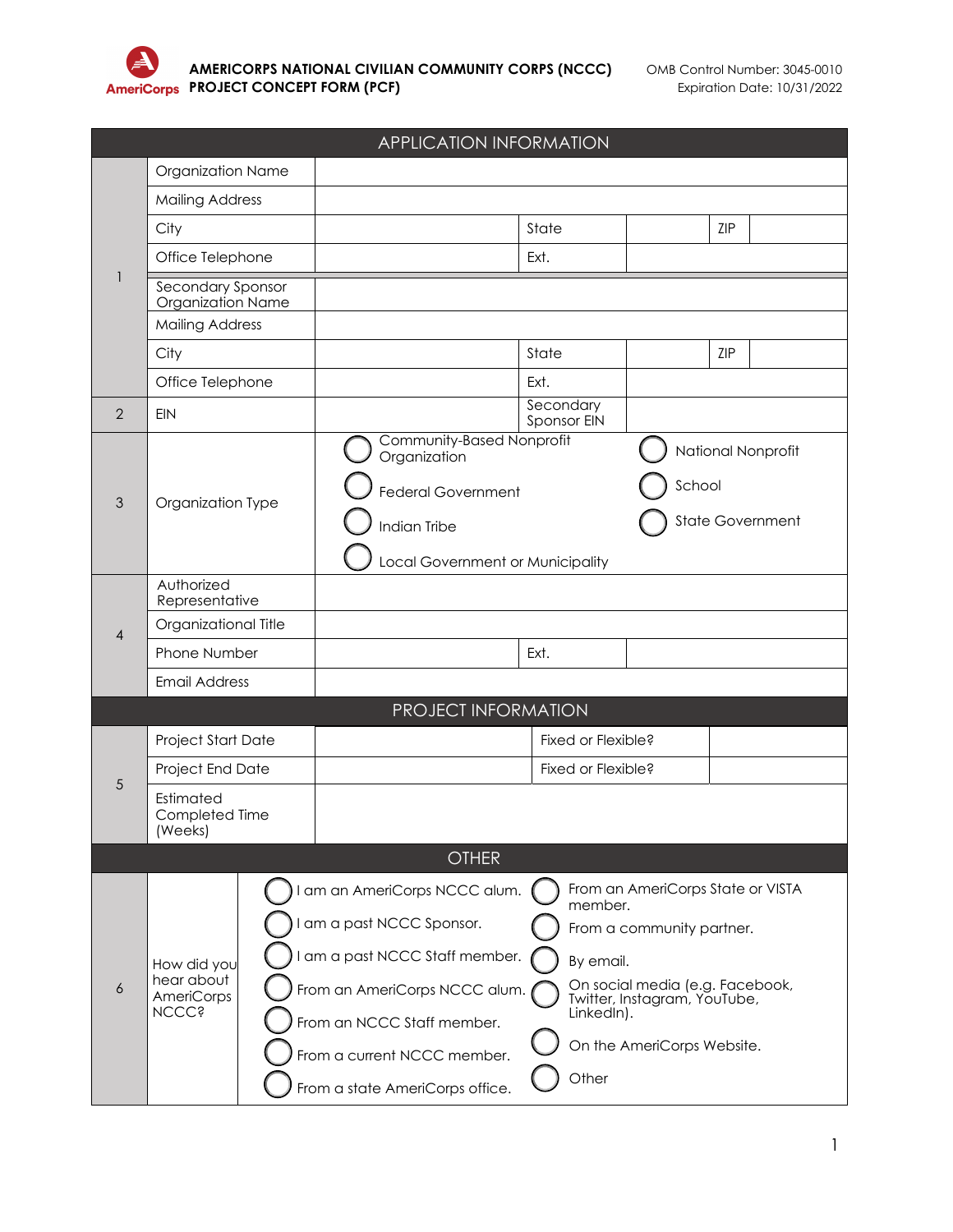

|    | OTHER (CONTINUED)                                                                                                                                                                                                                                                                         |                                                                                                                 |     |     |    |  |
|----|-------------------------------------------------------------------------------------------------------------------------------------------------------------------------------------------------------------------------------------------------------------------------------------------|-----------------------------------------------------------------------------------------------------------------|-----|-----|----|--|
|    | Is your organization currently funded wholly or in part by<br>AmeriCorps?                                                                                                                                                                                                                 |                                                                                                                 |     | Yes | Νo |  |
|    | If 'Yes,' is the proposed projectan AmeriCorps State and<br>National funded by grant or any AmeriCorps VISTA<br>resources?                                                                                                                                                                |                                                                                                                 |     | Yes | No |  |
| 7  | If 'Yes,' to either of the above questions, please provide detailed information source and utilization of<br>concerning the funding those funds.                                                                                                                                          |                                                                                                                 |     |     |    |  |
|    |                                                                                                                                                                                                                                                                                           |                                                                                                                 |     |     |    |  |
| 8  |                                                                                                                                                                                                                                                                                           | Will the proposed service or projected staff replace any of<br>your organization's current or contracted labor? |     | Yes | Νo |  |
|    |                                                                                                                                                                                                                                                                                           | <b>ADDITIONAL QUESTIONS</b>                                                                                     |     |     |    |  |
|    | Has your organization previously sponsored<br>anAmeriCorps NCCC team?                                                                                                                                                                                                                     |                                                                                                                 | Yes | No  |    |  |
| 9  | If 'Yes,' how manyeams have served with your<br>organization?                                                                                                                                                                                                                             |                                                                                                                 |     |     |    |  |
|    | If 'Yes,' when did a team most recently serve with<br>your organization?                                                                                                                                                                                                                  |                                                                                                                 |     |     |    |  |
|    | Has your organization ever had a "Fee-for-Service"<br>arrangement with a Youth Corps or Conservation<br>Yes<br>No<br>Corps program?                                                                                                                                                       |                                                                                                                 |     |     |    |  |
| 10 | If 'Yes,' AmeriCorps NCCC has effectively been used in past projects to augment and support<br>existing Youth Corps partnerships with organizations. Please describe how you plan to utilize the<br>AmeriCorps NCCC team with your existing partnership with the "Fee-for-Service" Corps. |                                                                                                                 |     |     |    |  |
|    |                                                                                                                                                                                                                                                                                           |                                                                                                                 |     |     |    |  |
|    |                                                                                                                                                                                                                                                                                           |                                                                                                                 |     |     |    |  |
|    |                                                                                                                                                                                                                                                                                           |                                                                                                                 |     |     |    |  |
|    |                                                                                                                                                                                                                                                                                           | <b>PROJECT FOCUS AREAS</b>                                                                                      |     |     |    |  |
|    |                                                                                                                                                                                                                                                                                           | <b>Energy Conservation</b>                                                                                      |     |     |    |  |
|    |                                                                                                                                                                                                                                                                                           | Environmental Stewardship and Conservation                                                                      |     |     |    |  |
|    |                                                                                                                                                                                                                                                                                           |                                                                                                                 |     |     |    |  |
| 11 | Primary Area<br>of Community<br>Need                                                                                                                                                                                                                                                      | Infrastructure Improvement                                                                                      |     |     |    |  |
|    |                                                                                                                                                                                                                                                                                           | Natural and Other Disasters                                                                                     |     |     |    |  |
|    |                                                                                                                                                                                                                                                                                           | Urban and Rural Development                                                                                     |     |     |    |  |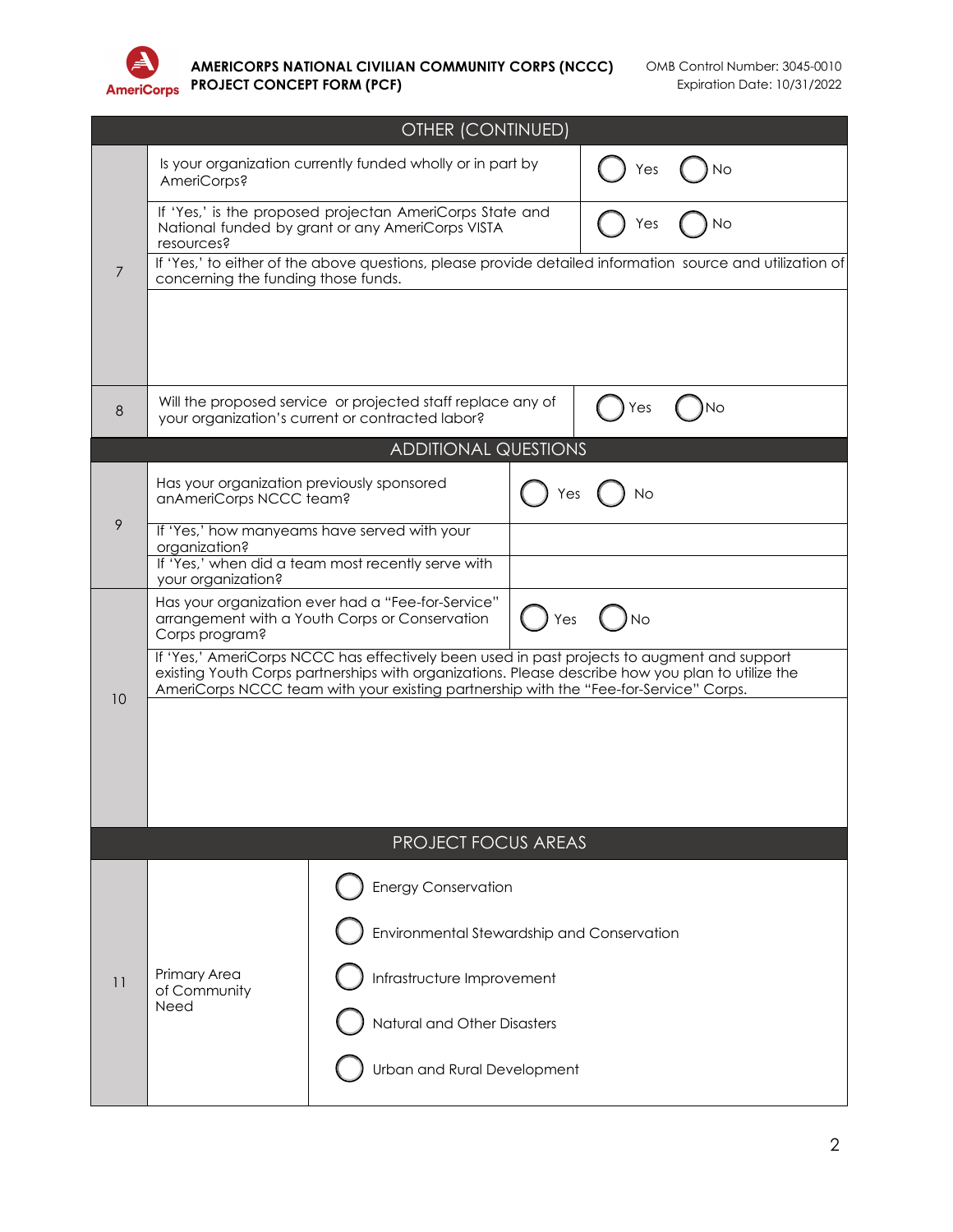

|         | NARRATIVES |
|---------|------------|
| $12 \,$ | Need       |
|         |            |
|         |            |
|         |            |
|         |            |
|         |            |
|         |            |
|         |            |
|         |            |
|         |            |
|         |            |
|         |            |
|         |            |
|         |            |
|         |            |
|         |            |
|         |            |
|         |            |
|         |            |
|         |            |
|         |            |
|         |            |
|         |            |
|         |            |
|         |            |
|         |            |
|         |            |
|         |            |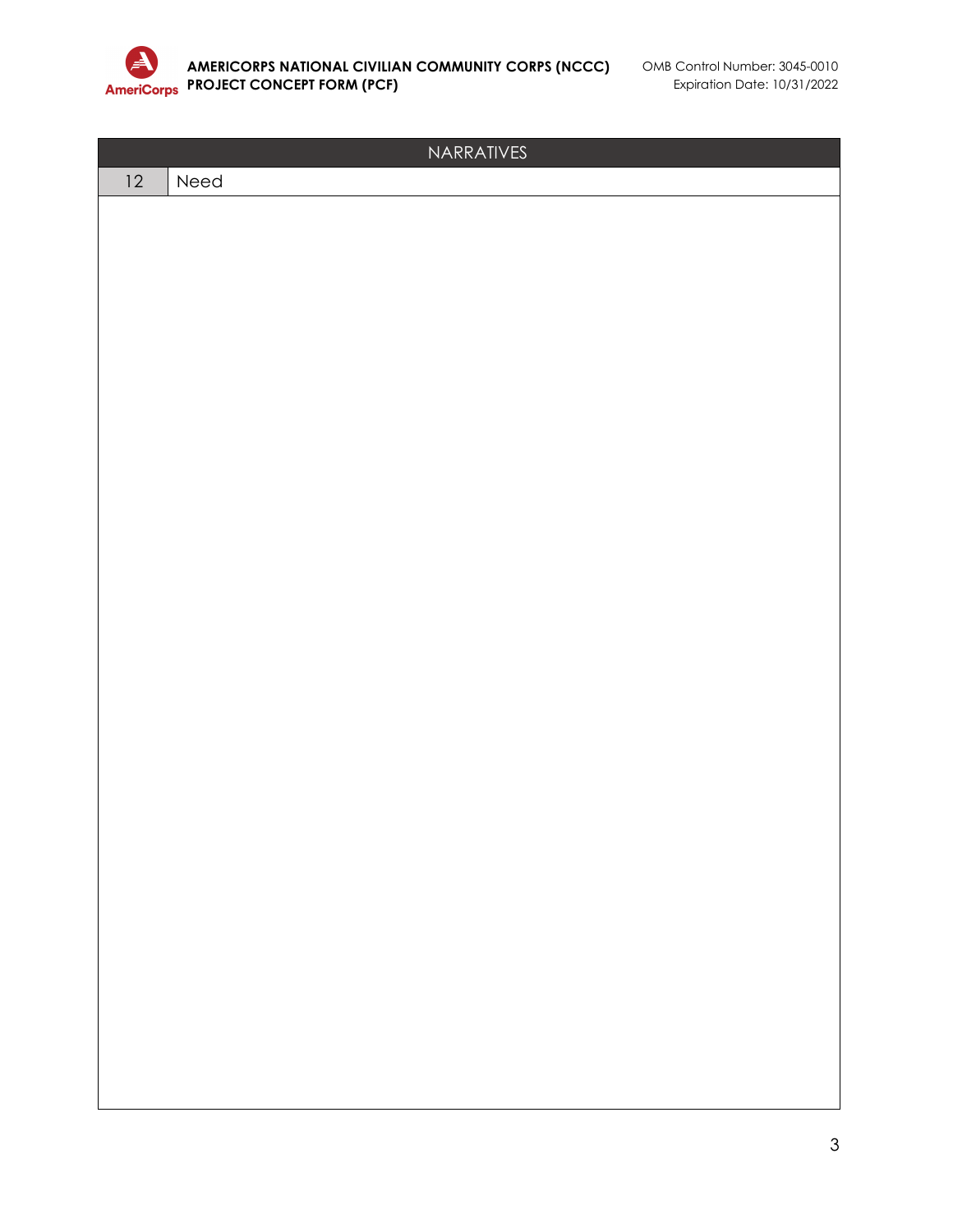

## **AMERICORPS NATIONAL CIVILIAN COMMUNITY CORPS (NCCC)** OMB Control Number: 3045-0010 **PROJECT CONCEPT FORM (PCF)** Expiration Date: 10/31/2022

13 | Project Design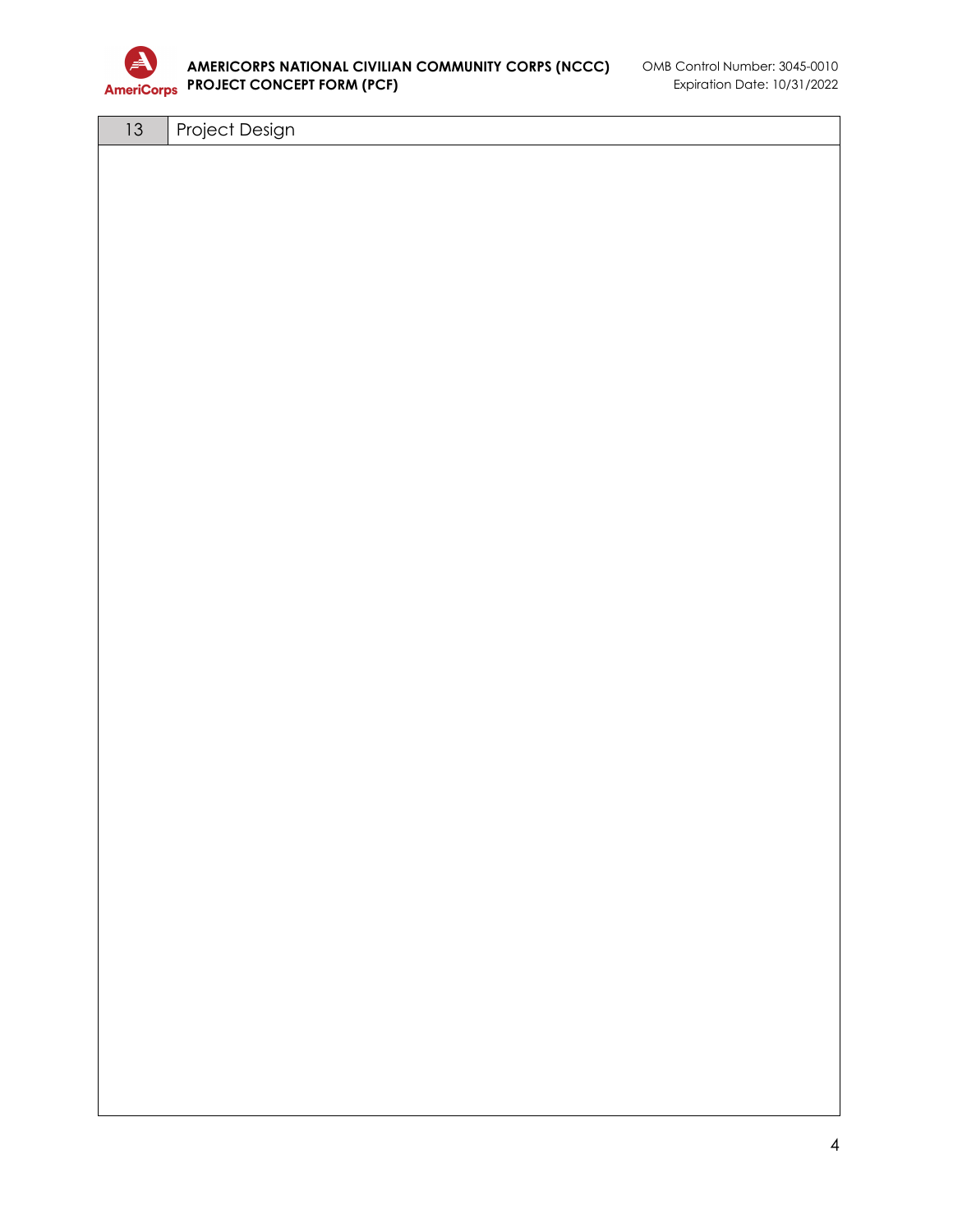

|    | <b>LOCATIONS</b>                            |                                                                                                                                                                                                                                                                                                                                                                                 |  |  |  |
|----|---------------------------------------------|---------------------------------------------------------------------------------------------------------------------------------------------------------------------------------------------------------------------------------------------------------------------------------------------------------------------------------------------------------------------------------|--|--|--|
|    |                                             | PRIMARY LOCATION OF SERVICE                                                                                                                                                                                                                                                                                                                                                     |  |  |  |
|    | Organization                                |                                                                                                                                                                                                                                                                                                                                                                                 |  |  |  |
| 14 | <b>Street Address</b>                       |                                                                                                                                                                                                                                                                                                                                                                                 |  |  |  |
|    | Address Line 2                              |                                                                                                                                                                                                                                                                                                                                                                                 |  |  |  |
|    | City                                        | State<br>ZIP                                                                                                                                                                                                                                                                                                                                                                    |  |  |  |
|    | Accessible for people<br>with disabilities? | No<br>Yes                                                                                                                                                                                                                                                                                                                                                                       |  |  |  |
|    | Site Supervisor Name                        |                                                                                                                                                                                                                                                                                                                                                                                 |  |  |  |
|    | Organizational Title                        |                                                                                                                                                                                                                                                                                                                                                                                 |  |  |  |
|    | <b>Email Address</b>                        |                                                                                                                                                                                                                                                                                                                                                                                 |  |  |  |
|    | Phone Number                                |                                                                                                                                                                                                                                                                                                                                                                                 |  |  |  |
|    |                                             | PRIMARY LODGING SITE                                                                                                                                                                                                                                                                                                                                                            |  |  |  |
| 15 | Lodging Provider                            |                                                                                                                                                                                                                                                                                                                                                                                 |  |  |  |
|    | Anticipated                                 | Anticipated                                                                                                                                                                                                                                                                                                                                                                     |  |  |  |
|    | <b>Arrival Date</b>                         | Departure Date                                                                                                                                                                                                                                                                                                                                                                  |  |  |  |
|    | Type of Lodging                             | Apartment or Condo<br>Hotel<br>Armory<br>Military Facility<br><b>Bed and Breakfast</b><br><b>NCCC Campus</b><br>Cabin<br><b>Recreational Vehicle</b><br>Campsite<br>School Room or Classroom<br>Church or Other Faith-<br>Trailer<br><b>Based Organization</b><br>Vacant Home<br>Community<br><b>Volunteering Housing</b><br>Center Dorm<br>Yurt<br>Homestay<br>Other<br>Hostel |  |  |  |
|    | Lodging Category                            | Local Government or<br>Community or Faith-<br>Municipality<br><b>Based Organization</b><br>Military<br><b>Federal Government</b><br>National Nonprofit<br>Indian Tribe<br>Organization<br>National or State Park<br>Institute of Higher Education<br>Other                                                                                                                      |  |  |  |